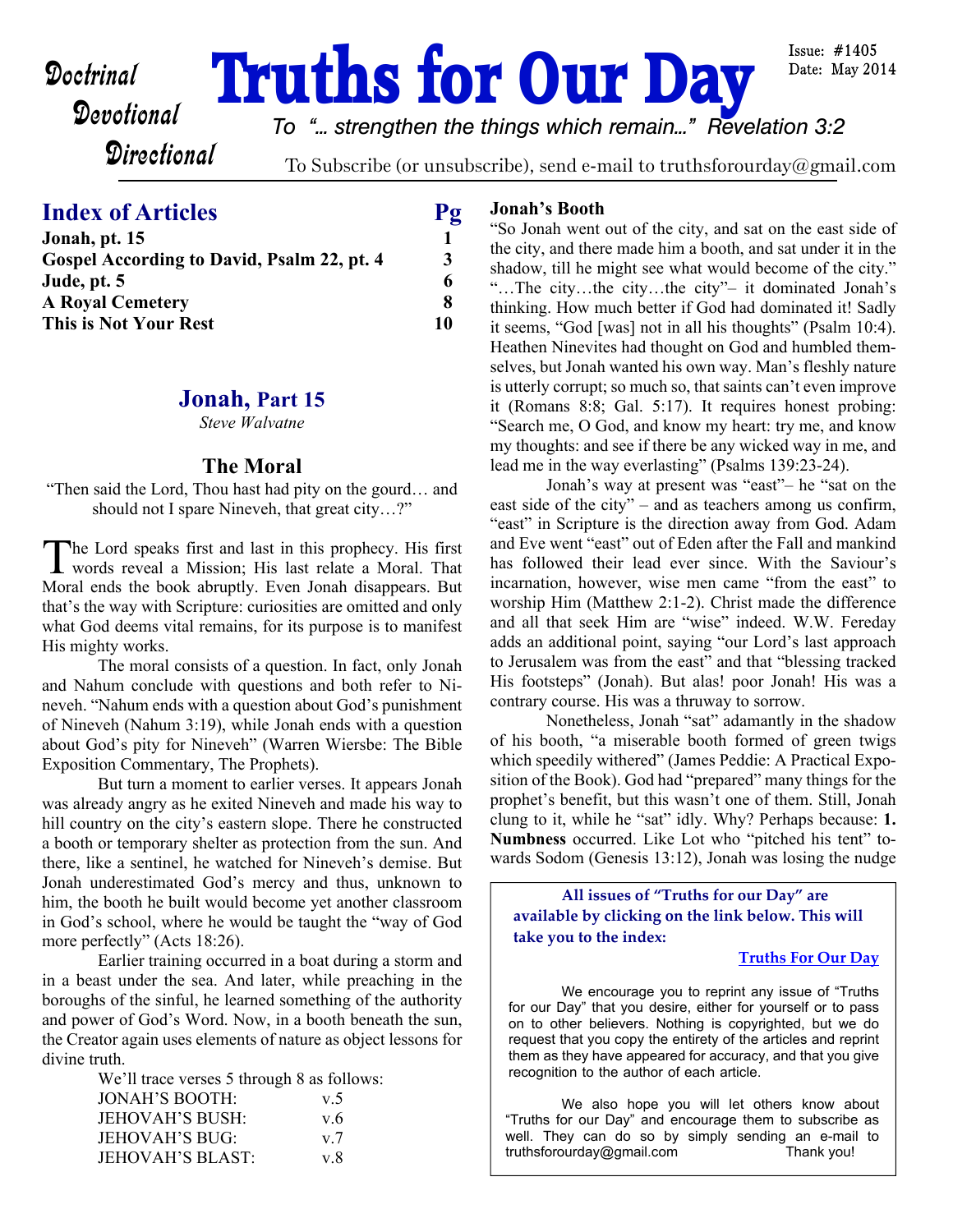of a tender conscience. **2. Stubbornness** prevailed. Uncontrolled tempers are fertile ground for obstinacy. "And he was angry, and would not go in…" (Luke 15:28). **3. Aimlessness** ruled. Away from God, he lost direction and received no new guidance. "If I regard iniquity in my heart, the Lord will not hear me" (Psalm 66:18). **4. Weariness** triumphed. Running from God sapped his energy and enthusiasm, whereas "they that wait upon the Lord shall renew their strength; they shall mount up with wings as eagles; they shall run, and not be weary; they shall walk, and not faint" (Isaiah 40:31).

"God might have said, It is his own choice, his own doing, a house of his own building, let him make the best of it; but He looked on him with compassion" (Matthew Henry: Commentary on the Whole Bible). Well might we praise God for that, else, where would we be? "The higher we are raised through the same grace into the apprehension of the grace itself, the more do we require to be purged: and how this is done, our own private histories, if faithfully recorded, would detail" (J.B. Stoney: Discipline in the School of God).

#### **Jehovah's Bush**

"And the Lord God prepared a gourd, and made it come up over Jonah, that it might be a shadow over his head, to deliver him from his grief. So Jonah was exceeding glad of the gourd." Three things were miraculously "prepared" or "appointed" in this chapter. Here, it's a bush-like shrub, generally considered the castor oil plant or "palm-christ" (palma-christi). With leaves, "often more than a foot large," it provided excellent shelter from sunlight (Jamieson, Fausett, Brown Commentary on the Whole Bible). The Lord prepared it so Jonah's "grief" might be eased, but that was not all. Like Moses' "burning bush" (Exodus 3:2), the prophet's "blighted bush" would soon bestow a vital lesson.

But first, Jonah was "exceeding glad of the gourd" and as James Montgomery Boice observes, it's the first time "Jonah has been happy about anything" (The Minor Prophets). Earthly objects, however feeble, often captivate the erring heart, as occupation with Christ, the "Plant of Renown" (Ezekiel 34:29) wanes, and memories of sitting "under His shadow with great delight" (Song 2:3) gradually fade. Spiritual discernment also suffers. Jonah was "exceeding glad" at the prepared plant, but "exceedingly" displeased over a pardoned people (v.1). One can hardly conceive of a prophet becoming that insensitive and yet, for a time, that's how foolish Jonah was.

#### **Jehovah's Bug**

"But God prepared a worm when the morning rose the next day, and it smote the gourd that it withered." Any satisfaction the gourd brought Jonah was obliterated by the gnawing of a puny maggot (tolah or "crimson worm"). Previously, God appointed a monstrous creature of the sea to swallow Jonah (1:17), now he used a minute creature of the soil to swallow Jonah's plant. Arriving at daybreak, it quietly worked on the gourd's root or stalk, eventually shriveling it. Jonah was crestfallen.

 When the bush bloomed, the prophet may have felt God was blessing his movements, but that was not the case. "Because sentence against an evil work is not executed speedily, therefore the heart of the sons of men is fully set in them to do evil" (Ecclesiastes 8:11). The Lord was actually preparing Jonah for a difficult, albeit valuable lesson, which would temporarily bring despair. Yet, it must be learned, for no servant, not even a prophet, can sin against God with impunity.

At the time, Jonah would have hated the worm, as would we. But as G.C. Willis states, "I suppose at the end of our journey…our hearts will rise up in gratitude…for all His tender care along the way, for the worms or what we now call 'misfortunes,' as well as for the gourds, or what we call 'blessings'" ("Lessons from Jonah the Prophet"). One can imagine Jonah as he penned this prophecy later, lifting his eyes to heaven and thanking God for the worm and the lessons well taught.

# **Jehovah's Blast**

"And it came to pass, when the sun did arise, that God prepared a vehement east wind; and the sun beat upon the head of Jonah, that he fainted, and wished in himself to die, and said, It is better for me to die than to live." The sun rose high upon the ill-sheltered and ill-tempered prophet, when for the second time in this book, the wind went after him. Not the mighty tempest of chapter 1, but a "vehement east wind" – a silent, sultry blast that proved intense and unrelenting. If Jonah would nurse his heated passions, then God would give him heat in abundance. So much so, that he'd faint from heatstroke. It made Jonah want to die, but God wasn't training him for that. The "vehement east wind" was meant to drive the eastbound traveler back to the Lord again. Recovery can be hard.

At this point Jehovah's silence ceased and He asked Jonah, "Doest thou well to be angry for the gourd?" The earlier question in verse 4 is more specific now. "By reducing the question to the particular issue of the gourd, God focused the question in a way that would cause Jonah to condemn himself by his own words" (Douglas Stuart: Word Biblical Commentary, vol.31). Jonah's answer, that "I do well to be angry, even unto death," illustrates the insolent nature of human hearts. The prophet still simmered inwardly against God, but the Scriptures as it were cut him off, for these were his final words.

 The last two verses echo Jehovah and leave us a moral for all time. Verse 10 mentions Jonah's Pity for the Plant, verse 11, Jehovah's Pity for the People.  $>>$ 

**If God build His glory upon Christ, shall not we build on Him our hope of salvation?**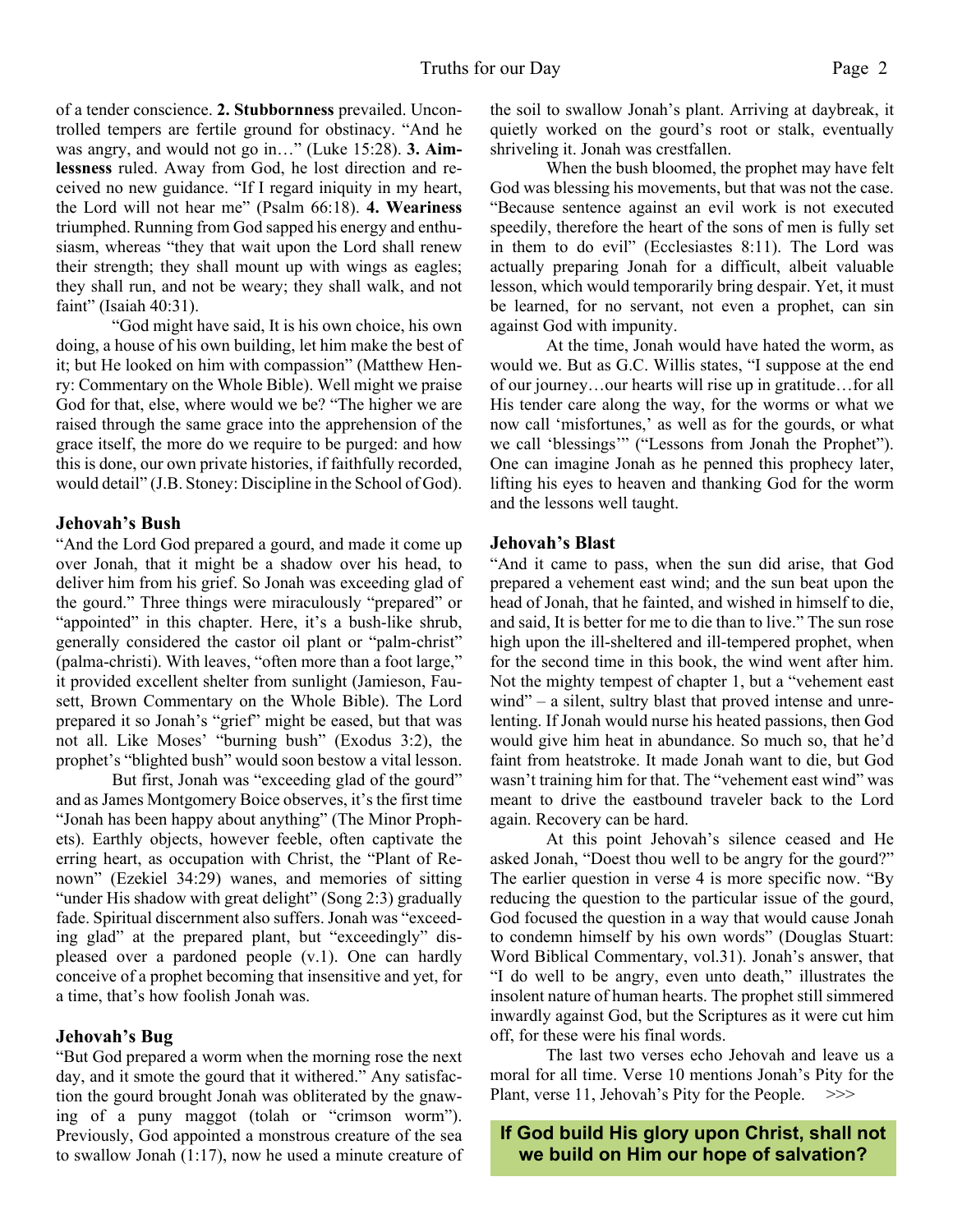# **Jonah's Pity for the Plant**

 "Then said the Lord, Thou hast had pity on the gourd, for the which thou hast not labored, neither madest it grow; which came up in a night, and perished in a night…" The pronouns "Thou" and "I" are emphatic, giving added weight to the intended contrast. "Thou, thou Jonah," hast had pity on the gourd: Should not "I, I Jehovah," spare Nineveh?

 Jonah pitied the gourd, but why? He hadn't toiled over the plant or aided its growth in any way. His infatuation was purely personal. He found pleasure in the shade it produced. And though its lifespan was brief – it came up one night and perished in the next – that didn't stop him from delighting in it. And so it goes when one is away from God. But when affections are set on things above (Colossians 3:2), everything is seen in its true light.

# **Jehovah's Pity for the People**

 "And should not I spare Nineveh, that great city, wherein are more than sixscore thousand persons that cannot discern between their right hand and their left hand; and also much cattle?" These final words fully expose the folly of Jonah's anger. The difference between one fleeting plant and thousands of immortal souls is incomprehensible. Even if Jonah couldn't overcome his revulsion for heathen Assyrians, how could he contemplate the death of one hundred and twenty thousand innocent children? Surely the prophet paused when he heard that number. Even the cattle, said Jehovah, were of greater account than a single gourd.

Writing on this verse, Alexander Raleigh stated:

 Would you spare the one, and I must slay the many?...God goes into every house, looks into the cot where the infant lies asleep, counts the hands that play among the toys, and the feet that patter on the floor, and the sweet open faces where the light of innocence yet lingers, and where sin has set as yet no brand! Not the king, not the nobles, not the marching armies, not the heaving masses of the people, not the bleeding slaves – but the infants are nearest heaven, first and clearest in divine sight! They are in fact, the only persons named… 'What have they done?'… 'Would you bring a storm of judgment upon them?'

 And here, the prophecy concludes. The servant that failed at the start has failed again at the end – "What is man!" We rejoice in God's perfect Servant who said, "My meat is to do the will of Him that sent Me, and to finish His work" (John 4:34). Truly, "a greater than Jonah is here!" (Matthew 12:41). Yet as we close, we have to believe from the very fact Jonah wrote this book, that he learned his lessons well and became a greater man for God. If our meditations of Jonah produce something similar in our own lives, then we too will have to acknowledge that we've been wondrously blessed.

The very commandment of God-"Repent" shows a dispensation above the law, and supposes a fountain of grace in the heart of God. Were there not forgiveness with God, there could have been no commandment to repent.

# **The Gospel According to David, Psalm 22, pt. 4** *Robert Surgenor*

The shedding of His blood for sin was entirely accomplished before He died, not after He died. Let us be he shedding of His blood for sin was entirely accomvery clear on that. The spear wound only reveals that He was undeniably dead, and not in some sort of a swoon as some ignoramuses claim.

 So abused was His sacred body that our Lord exclaimed; "I may tell all My bones: they look and stare upon Me." "The skin and flesh were distended by the posture of the body on the cross, that the bones, as through a thin veil, became visible, and might be counted" (George Horne).

 John Stevenson remarks, "'They look and stare upon Me.' Sensitively conscious of His condition upon the cross, the delicate feelings of the holy Saviour were sorely pained by the gaze of the multitude. With impudent faces they looked upon Him. To view Him better they halted as they walked. With deliberate insolence they collected in groups, and made their remarks to each other on His conduct and appearance. Mocking His naked, emaciated, and quivering body, they looked and stared upon Him." They mocked and rejoiced over His shame and suffering. They are described in Psalm 35:21, as saying, "Aha, aha, our eye hath seen it," namely, what they desired and wished for. Their heart of stone was not moved, they had no sympathy for Him and no compassion on Him. These brute beasts actually rejoiced at His misery as they stared at Him like dogs.

 Our Lord was poor. His garments were very few. John records; "Then the soldiers, when they had crucified Jesus, took His garments, and made four parts, to every soldier a part; and also His coat: now the coat was without seam, woven from the top throughout. They said therefore among themselves, 'Let us not rend it, but cast lots for it, whose it shall be:' that the scripture might be fulfilled, which saith, They parted My raiment among them, and for my vesture they did cast lots. These things therefore the soldiers did" (John 19:23-24). Gambling at the foot of the cross of Jesus! What an insight to the callousness of the depraved human heart! Yet we also see the grace and lovingkindness of God. Prior to being lifted up the Lord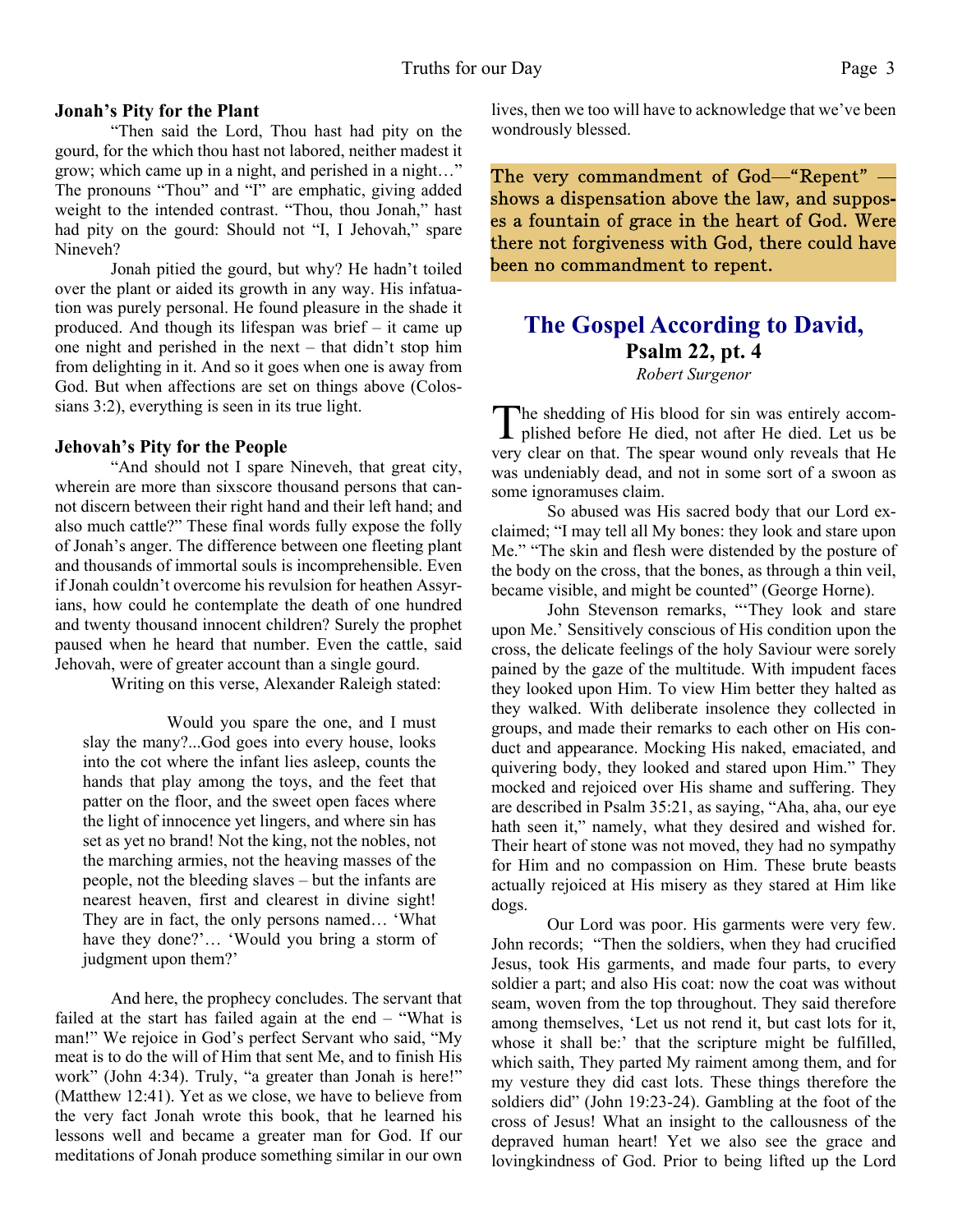prayed for them; "Father, forgive them, for they know not what they do" (Luke 23:24). That holy and fervent prayer was answered that same day, for after Jesus commended His spirit into His Father's hands, we read in verse 47 that those four men glorified God, "And when the centurion, which stood over against Him, saw that He so cried out, and gave up the ghost, he said, Truly this man was the Son of God" (Mark 15:39). Matthew records that the other three soldiers with him, confessed the same (Matthew 27:54).

# **His Final Cry for Help - vs. 19-21**

"But be not Thou far from Me, O LORD: O My strength, haste Thee to help Me. Deliver My soul from the sword; My darling from the power of the dog. Save Me from the lion's mouth: for Thou hast heard Me from the horns of the unicorns."

 The Lord never forgot His covenant relation to God and cries for help. He is crying that it be not refused. In verse 11, He cries that there was none to help. He confesses God as His strength. The sons of Korah sang, "God is our refuge and strength, a very present help in trouble" (Psalm 46:1). One remembers the beloved apostle Paul when all forsook him when he stood on trial. He exclaimed, "At my first answer no man stood with me, but all men forsook me: I pray God that it may not be laid to their charge. Notwithstanding the Lord stood with me, and strengthened me." (2 Timothy 4:16-17). Millions of God's saints from Paul's day until now, can exclaim the same.

 The Lord speaks of Himself as God's Darling. "Darling" implies "the unique One," or "My only One." That truth is brought out in John 3:16, "He gave His only begotten Son;" or, "His only unique Son." The word "dog" being in the singular indicates not the Gentiles as a whole, but rather one Gentile, namely Pilate. Remember his words to our Lord? "Knowest thou not that I have power to crucify Thee, and have power to release Thee? Jesus answered, "Thou couldest have no power at all against Me, except it were given thee from above: therefore he [Caiaphas, Israel's high priest] that delivered Me unto thee hath the greater sin" (John 19:11).

 Upon hearing the Lord's answer he sought to release Him, but the divine providence of God prohibited it, for it was foretold that He would be taken by wicked hands and crucified and slain. There could be no redemption for us apart from the crucifixion of Christ. He was the Passover Lamb, chosen before the foundation of the world, and now His hour had come; nothing could hinder the purposes of God – "the Son of man must be lifted up" (John 12:34).

 Another enemy was the lion. His mouth devoured. Christ asks to be delivered from it. The apostle Peter speaks of our adversary, the devil, as a roaring lion, walking about, seeking whom he may devour (1 Peter 5:8). From the very commencement of the human race, this evil one sought to destroy the godly line through whom our Lord would come in human form. Cain, who was of that wicked one, slew his godly brother Abel (Genesis 4:8; 1 John 3:12). Athaliah sought to destroy all the seed royal of the house of Judah, through whom our Lord would come (2 Chronicles 22:10). Then when the Christ-child finally came, Herod slew all the children that were in Bethlehem, and in all the coasts thereof, in hopes of destroying the Lord Jesus (Matthew 2:16). All these plots to destroy Christ were engineered by the devil. Finally, at the last supper, Satan put into the heart of Judas to betray the Lord, and then having accomplished that he entered him, and Judas having received the sop went immediately out to accomplish Satan's fiendish plan.

 Finally comes the unicorns. Basically, there is no such animal. However, the Jews often spoke of wild and fierce oxen as unicorns. To punish a criminal with a cruel death, the victim would be tied, arms and legs, to the two sharp-ended horns of the ox, and thus suspended over the disturbed head of the wild ox, the victim would endure horrible suffering until death occurred. The unicorns represented the wild and furious crowd that screamed for His death.

 Now the change comes, and the Lord cries, "Thou hast heard Me." From this point on the Psalm introduces us to the glories that should follow.

# **His Declaration in the Midst of the Congregation - Vs. 22**

"I will declare Thy name unto My brethren: in the midst of the congregation will I praise Thee."

 The Saviour now turns His eyes from His sufferings to the glory which followed. In Hebrews 2:12 Paul applies this whole verse to Christ in proof of His humanity. Notice also His expression, "My brethren." The Lord indicated that those who keep His word are His true brethren (Luke 8:21), but not until after His resurrection did He address His disciples as brethren. The first one to hear those words from His lips was Mary Magdalene (Matthew 28:10; John 20:17). He said to her, "Go tell My brethren."

The word "congregation" is translated "church" in Hebrews 2:12, and the question arises, what church is that? One can appreciate it two ways. As His own gather in local assemblies to worship and praise Him, He is in their midst, which makes the gathering exceedingly precious. From earth, with the Lord in the midst of His gathered out people, there arises much adoration and praise to God. He is our teacher and minister, enabling us and directing our praises to His Father. God's name is declared, that is, the perfections seen in God are seen in Christ, and publicly made known in praise. When the Lord Jesus communes with our hearts concerning divine truth, joyful adoration and praise is the unfailing result.

 However, there is another congregation and that is the Church of the firstborn which are enrolled in heaven, where we also find Jesus the Mediator of the new covenant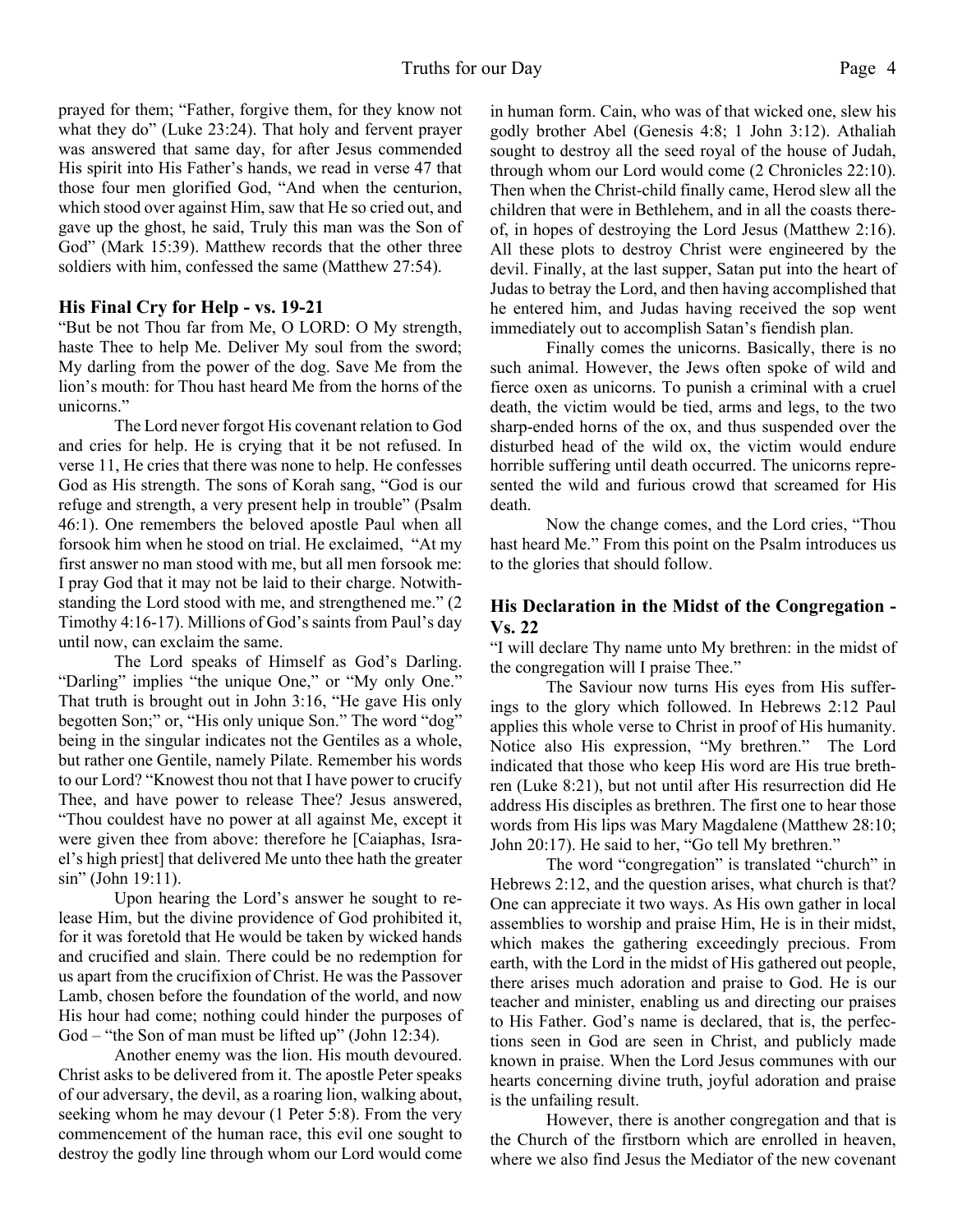(Hebrews 12:23–24). He is in the midst, directing the heavenly praise to God.

# **A Three-Fold Description - Vs. 23**

"Ye that fear the LORD, praise Him; all ye the seed of Jacob, glorify Him; and fear Him, all ye the seed of Israel."

 The Saviour is now addressing the congregation of the saints. He exhorts the faithful of His own to unite with Him in praise to the Father. There is one stipulation, "Ye that fear the Lord." The humble awe of God is absolutely necessary in one's preparation to praise Him. Those who do not reverence His word are not fit, or qualified to sing praises to the Lord. How dare unholy lips sing praises to a holy God! Yet in the religious world we see this all the time. Most of it is for the entertainment of religiously inclined folk, and there is really nothing for God in it, but rather glory of self. Spiritual congregations are gathered together, not to entertain themselves, nor to promote their natural abilities, nor to glorify themselves; they are gathered together to proclaim the glories, attributes and virtues of God, and they do it with Christ as the unseen director of their praise. There is nothing of man in it, all is of God to His glory. Christendom often operates differently.

 Take for instance the Mormon Tabernacle Choir. "Ah! The acoustics are wonderful! The singing is so thrilling!" Oh yes my friend, I have heard this unenlightened appraisal many times from many lips. However, let us examine this organization in the light of God's Holy Word. First of all, its founder, Joe Smith was a polygamist with at least twenty seven wives (some say over 60 wives). Today his church is administrated by its "General Authorities."

 Mormons teach that man can become God, and that God was once a man. They deny the deity of Christ, the Trinity, and the existence of a burning hell. They believe that salvation is obtained through baptism and good works. Now then tell me, is Christ in the midst of such a congregation; in the midst of people that deny that He is God and that His work on the cross wasn't sufficient for salvation? How could He be? So there they are, looking so pretty and singing so perfectly, but what does it all amount to? Absolutely nothing. To me it is sickening hypocrisy.

 Contrast this worldly-impressive throng to a small company of humble believers with the Lord in their midst. There are not many, and there is nothing fancy about them. Some sing a little off tune, but every one, old and young, are praising the Lord with their whole heart. The Lord is in their midst directing the humble, yet joyful praise. Ah, the sweet savor of that offering rises to the courts above and permeates all of heaven with its sweet fragrance, thus God is glorified.

 There are three notable words in this verse: "PRAISE, GLORIFY, FEAR." The word "praise" means to "boast" or "to commend." The first time it is found is in Genesis 12:15, "The princes also of Pharaoh saw her (Sarai), and commended her before Pharaoh: and the woman was taken into Pharaoh's house." So beautiful was Abraham's wife, that the Egyptians were stunned with her beauty, and praised her to Pharaoh. As the result of the overwhelming beauty of Christ seen with the spiritual eye, we can do nothing less than praise God, in whom Christ is the express image of His Person, and the brightness of God's glory (Hebrews 1:3).

 The next expression is "glorify", which also means "honor or glorious." The first occasion of this word is found in Genesis 13:2. "And Abram was very rich in cattle, in silver, and in gold." If holiness is resident in my soul, then my praise will enrich the throne of God. The godly soul's praise to God makes God all the richer. He daily loads us with benefits, but we should daily load Him with our treasure of praise. "I will praise the name of God with a song, and will magnify Him with thanksgiving. This also shall please the LORD better than an ox or bullock that hath horns and hoofs" (Psalm 69:30-31). Such an animal is worth from \$3,000 to \$7,500 today, but the humble saint's praise is worth far more to God.

 The last word is "fear", Genesis 22:12. "And He (God) said, Lay not thine hand upon the lad, neither do thou any thing unto him: for now I know that thou fearest God, seeing thou hast not withheld thy son, thine only son from Me." Abraham was put to the test and came forth as fine gold. He honored God above His only son whom he dearly loved. Do we love God above everyone else? Do we honor Him above our children? Who comes first in our lives? When parents are confronted with a choice of attending one of two places, the one being an event that involves their child, and the other a meeting of the assembly, which do they choose? The parents that fear God naturally attend the assembly gathering with their disappointed child.

 Faithfulness to God is paramount in influencing our children to fear God and seek His salvation while young and tender in years. This was a godly trait seen in Abraham, for God said of him; "For I know him, that he will command his children and his household after him, and they shall keep the way of the LORD, to do justice and judgment" (Genesis 18:19). "The fear of the LORD is the beginning of wisdom" (Psalm 111:10.) "The fear of the LORD is the beginning of knowledge" (Proverbs 1:7). "The fear of the LORD prolongeth days" (Proverbs 10:27). "The fear of the LORD is a fountain of life" (Proverbs 14:27).

# **God's Approval of Him - Vs. 24**

"For He hath not despised nor abhorred the affliction of the afflicted; neither hath He hid His face from Him; but when He cried unto Him, He heard" (vs. 24).

 There is a corresponding verse to this in Hebrews 5:7; "Who in the days of His flesh, when He had offered up prayers and supplications with strong crying and tears unto Him that was able to save Him from death, and was heard in that He feared." The afflicted One is our blessed Lord.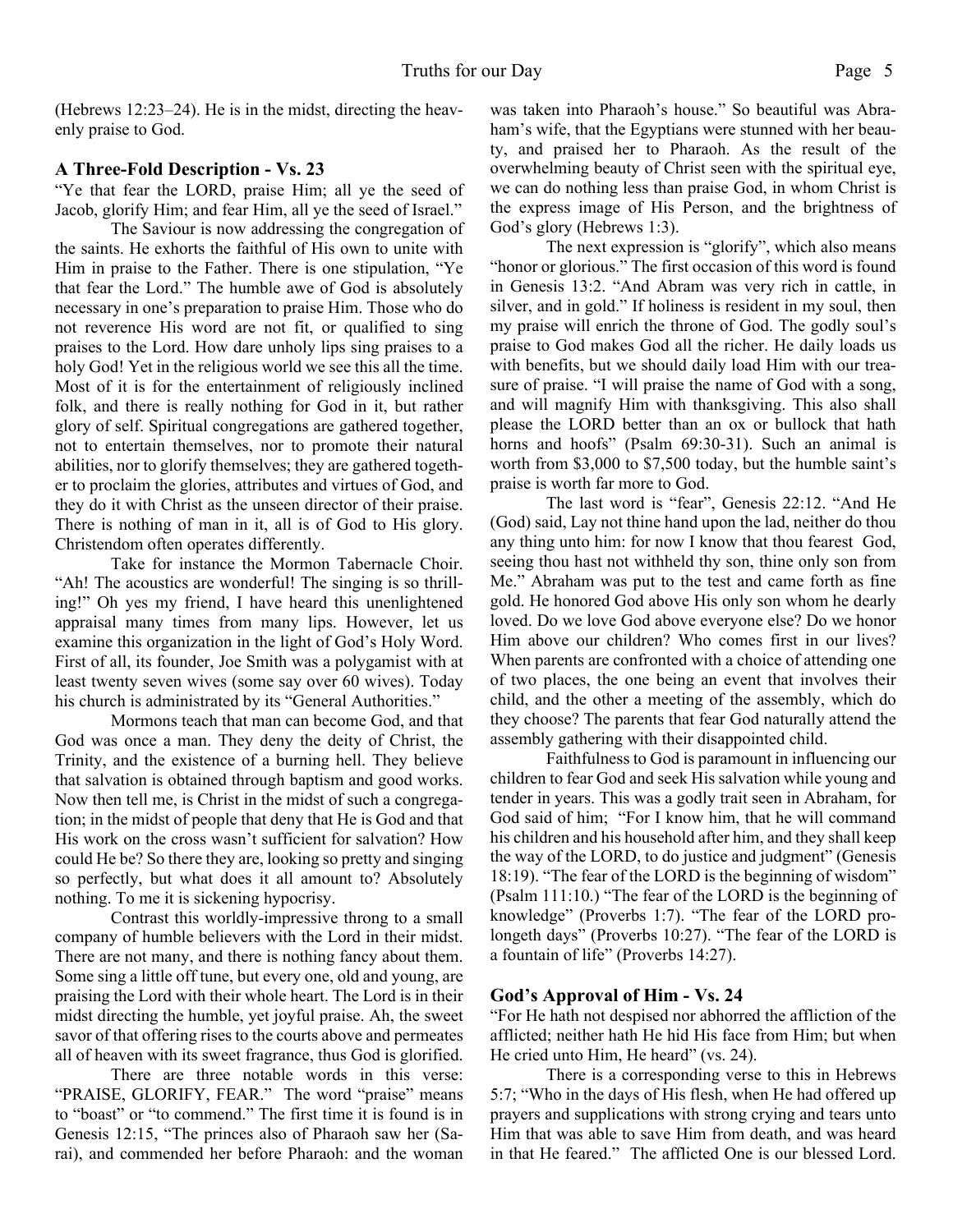In the garden His soul was exceeding heavy, even unto death. His prayer was that He might be delivered out of the realm of death, and He was heard, in that He feared.

 In Psalm 102:23–27, we have a prophetic picture of this traumatic event. Christ speaks. "He weakened My strength in the way; He shortened My days. I said, O my God, take Me not away in the midst of My days:" Then God answers to assure His Son. "Thy years are throughout all generations. Of old hast Thou laid the foundation of the earth: and the heavens are the work of Thy hands. They shall perish, but Thou shalt endure: yea, all of them shall wax old like a garment; as a vesture shalt Thou change them, and they shall be changed: But Thou art the same, and Thy years shall have no end." To the careless reader, there only appears to be one speaker in those verses, but to the diligent student, two speakers are revealed.

 Not only did the Lord cry among the trees of Gethsemane, but He uttered a final cry on the tree at Calvary; "It is finished…Father, into Thy hands I commend My spirit" (John 19:30; Luke 23:46).

*(continued)*

# **Jude, pt. 5 Caution and Counsel** *Joel Portman*

A t last, Jude turns away from warning the saints about<br>the evils and dangers of those who would lead them t last, Jude turns away from warning the saints about away from the faith in Christ, which is the apostolic doctrine that was delivered to them with divine authority, to give words of encouragement to his readers. It is only fitting and appropriate that his short epistle should end on a positive note. He is writing to those who he recognizes to contrast with the apostates. These are not those who have professed the truth and then rejected it. His readers are those who are "beloved of God" and are exercised to remain faithful to the truth of His Word, the "faith once (for all) delivered to the saints," (v. 3). Hebrews 6:1-10 makes the same distinction between those who "fall away" and those who have displayed better things that are associated with salvation. Saints of Christ who live in any day need the same order of teaching. Those who take heed to the warnings can appreciate and benefit from the encouragement!

Jude's last words can be summarized by seven exhortations:

- v. 20 Edify yourselves
- v. 20 Protect yourselves
- v. 21 Guard yourselves
- v. 21 Stir up yourselves
- v. 22-23 Exercise yourselves
- v. 24-25 Comfort yourselves

#### **Remember the Words, v. 17-19**

Whether these readers had heard the oral teaching of the apostles (this could be true), or not, the written words of these men carry as much weight and should be received the same. Apostles such as Paul in Acts 20:28-31, 1 Timothy 4:1-6, 2 Timothy 3:1-14, and Peter in 2 Peter 2:1-3:4 had given the warning to the saints in their writings. Since these men had written those things, it is certain that similarly, the apostles had given warning verbally in their ministry to the saints.

 Often such warnings are not appreciated and are poorly received. However, they are essential. No prophet of the former dispensation was received when he warned of God's coming judgment or when he spoke to the people about their sinful ways that were the cause. If warnings by godly men of a past or present day are not received and applied, then one can hardly blame others for the results. "Others may have forgotten the words spoken by God through Old Testament prophets and New Testament prophets; we cannot. We love to be reminded of them. Turning away from God's message is the mark of apostasy, but remembering and cherishing every word of God as pure and true (Proverbs 30:5) is a mark of sonship," (Coder, "Jude, the Acts of the Apostates"). If we, in our day, determine to wear "rose-colored glasses" and think that all is well, then we are only following the pattern that the Lord reproved in Laodicea (Revelation 3). But if exercised saints receive and apply the truth so as to correct our lives and behaviors, preservation is always the result.

 These men were the "apostles of our Lord Jesus Christ". This hints that Jude wasn't an apostle, and thus substantiates his identity as a half-brother of the Lord Jesus by birth. He gives higher place of authority to those who spoke and wrote as direct representatives of the Lord Jesus and who rendered to us the faith that we have. As such, they were to be recognized and their word must be received.

 They warned of such apostates as Jude describes. They would come in the last time, which is the present period that began with the first coming of Christ and will go on until His second. It is "man's day" (2 Corinthians 4:3 (JND), and the condition of man's heart is increasingly being seen as this last time moves toward the coming of the Lord. Thus it is that saints can appreciate such warnings, realizing that these conditions were foreseen.

 Jude describes these as mockers see 2 Peter 3:1-3. There the scoffers were contradicting the promise of the Lord's physical return, whereas these are scoffing at the teaching of the apostles. He describes these men in three ways: They "separate", which could mean that they separate themselves or that they cause separations. The former is likely not true, since they were mingling among the saints and causing difficulties as a result. It is more likely that they were fomenting dissension and causing some to follow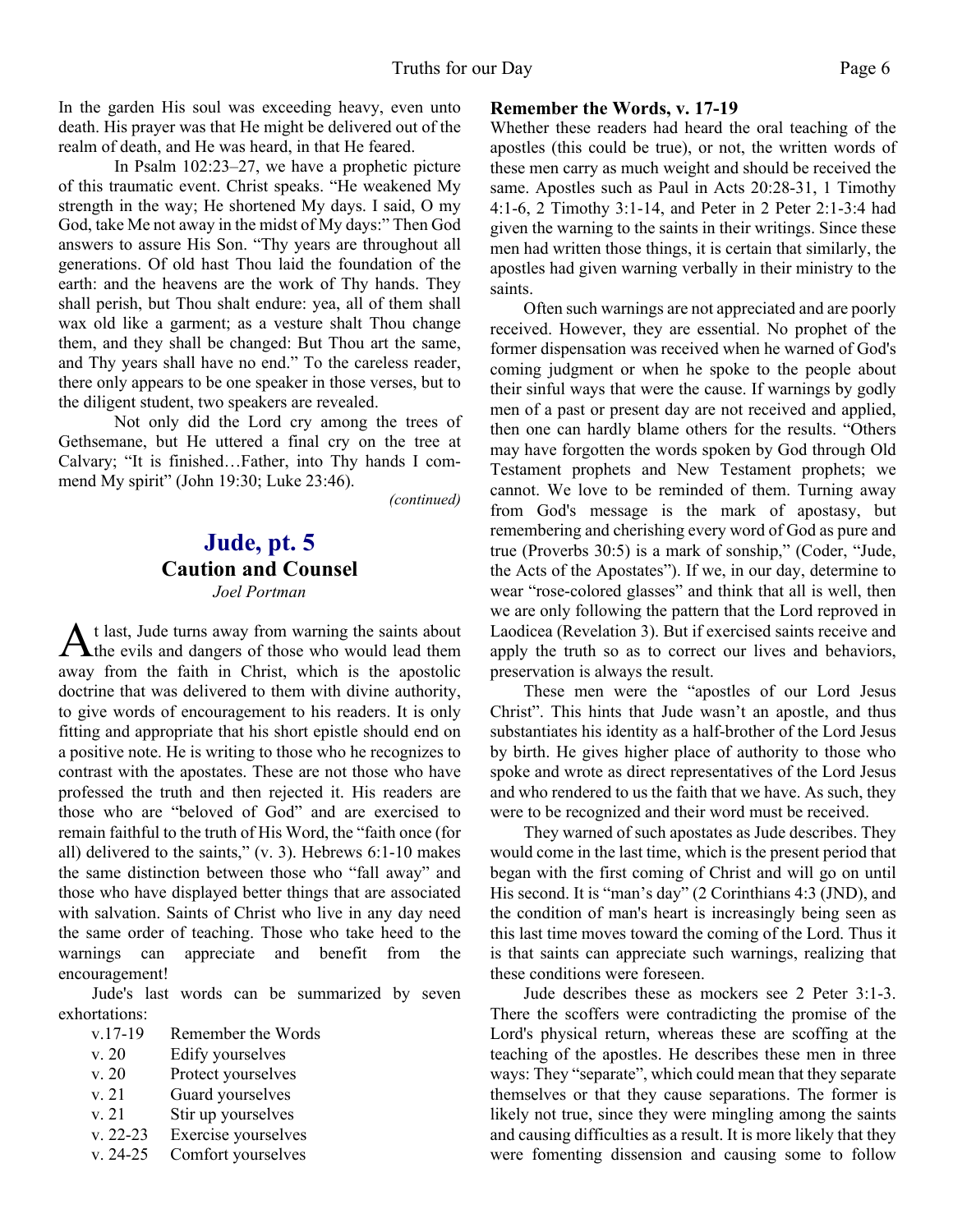them and their teaching, causing their adherents to separate from the other saints. Such men who hold wrong doctrines can always find some who will be swayed by their teaching and set themselves apart in association with the teachers.

 They are also "sensual," or natural, living for self and self-pleasing, directed by the senses and not the Spirit. He goes on to say that they do not have the Spirit, so that they are not saved, though masquerading as believers and teachers of the Word. He rightly described them as dangerous to the believers in v. 12.

**Edify Yourselves, v. 20.**.. "Building up yourselves"

These are a contrast to the saints, who are "beloved" of the Lord. They are not to allow such men to tear down their faith nor to diminish their exercise. They, and we, were responsible to build themselves up on that truth that they had received, "your most holy faith". That is always a personal responsibility that is essential. If a believer in Christ is not growing and making spiritual progress through studying the truth of God and applying it to his own life in practical living, that one will usually be regressing and is in danger of failure. The normal pattern of life is to grow and it is in this sense that Jude writes, though he uses the term that is usual for a building. Our lives are much like that, composed of elements that are added little by little, building on what we already know and through added spiritual growth, becoming more steady and settled over time. Peter ends his second epistle with the exhortation in 2 Peter 3:18, to "grow in grace and in the knowledge of our Lord and Savior Jesus Christ." May we have that exercise to apply ourselves to divine truth and to apply divine truth to ourselves!

Protect Yourselves, v. 20... "praying in the Holy Spirit" Prayer is always an essential element of a Christian's life that accompanies spiritual growth. It is an expression of our dependence on the Spirit to enable us and to guard us from evil that would hinder such growth and who would give us help to learn Divine truth and practice it. This indicates to us that it is the Spirit indwelling a child of God who enables that believer to pray intelligently and spiritually, to seek for the things that will enhance the spiritual aspect of the person. Such prayer is a mark of true spirituality that was evidently absent from these false men who could speak well and persuasively, but who knew nothing of this essential spiritual activity.

# **Guard Yourselves, v. 21**...

"keep yourselves in the love of God"

When Jude exhorts these believers to "keep yourselves" he is indicating that the maintenance of continued enjoyment of that place of experiencing the love of God for them was a continual responsibility that each one had. It is not our love for God that Jude refers to, but rather His love for us. It is not to say that He will cease to love us in any way, but rather that by wrong principles and practices, they would not be able to enjoy the blessings and the reality of that love experienced in their souls. It is as if to say that His love would continue to be shown and showered around each one, but one could hinder the blessed sense of that love personally. Perhaps it is directly linked with the preceding exhortations for them to edify themselves on their most holy faith and pray in the Holy Spirit. Such activity will serve to keep one's soul fresh and warm in the blessedness of being in a condition to enjoy the full expression of that fact, that God truly loves me and I know it. The bride in Solomon's Song could say much about the love of the bridegroom for her, but when she put herself self first in 5:2-7, she lost the enjoyment of that love and missed the sweetness of His presence. However, following that denial of His claims, her heart is again turned with fresh expression of appreciation for his beauties and perfections, so she could say, "this is my beloved, and this is my friend." The Lord said to the disciples in John 15:10, "If ye keep my commandments, ye shall abide in my love, even as I have kept my Father's commandments and abide in His love." May we determine to always abide in His love through seeking to enjoy that warm relationship with Him that He desires for us.

**Stir up Yourselves, v. 21...** "looking for the mercy of our Lord Jesus Christ unto eternal life."

"Looking for" indicates more than something that is casual and without care; it implies a looking away with interest and great desire. We look for His coming, knowing that it will be a mercy of God to deliver saints from this present ungodly scene that grieves their soul and which causes such conflict. This is a coming that should stir the saint to realize how short time is and how necessary it is to live each day expressing our faithfulness to our Lord as if it were the last. We presently have eternal life as a gift, having received it when we trusted Christ, but this will be the moment when every believer will come to possess and enjoy all that eternal life really involves. Not only is it a life that is eternal, but it is the sharing of the life of God that we will participate in when we are in His presence and see our blessed Lord as He truly is. This longing anticipation is linked with the enjoyment of His love for us, since if we are truly experiencing that in our lives, we will want to be with Him and to be delivered from every element that presently seeks to rob of us that knowledge.

 We note the trinity here as well, for it is prayer in the Holy Spirit that enables us to enjoy the love of God, and this in turn quickens the desires for our Lord's return for His own. The divine work in our souls results in lives that are lived in fellowship with Him and in harmony with His will.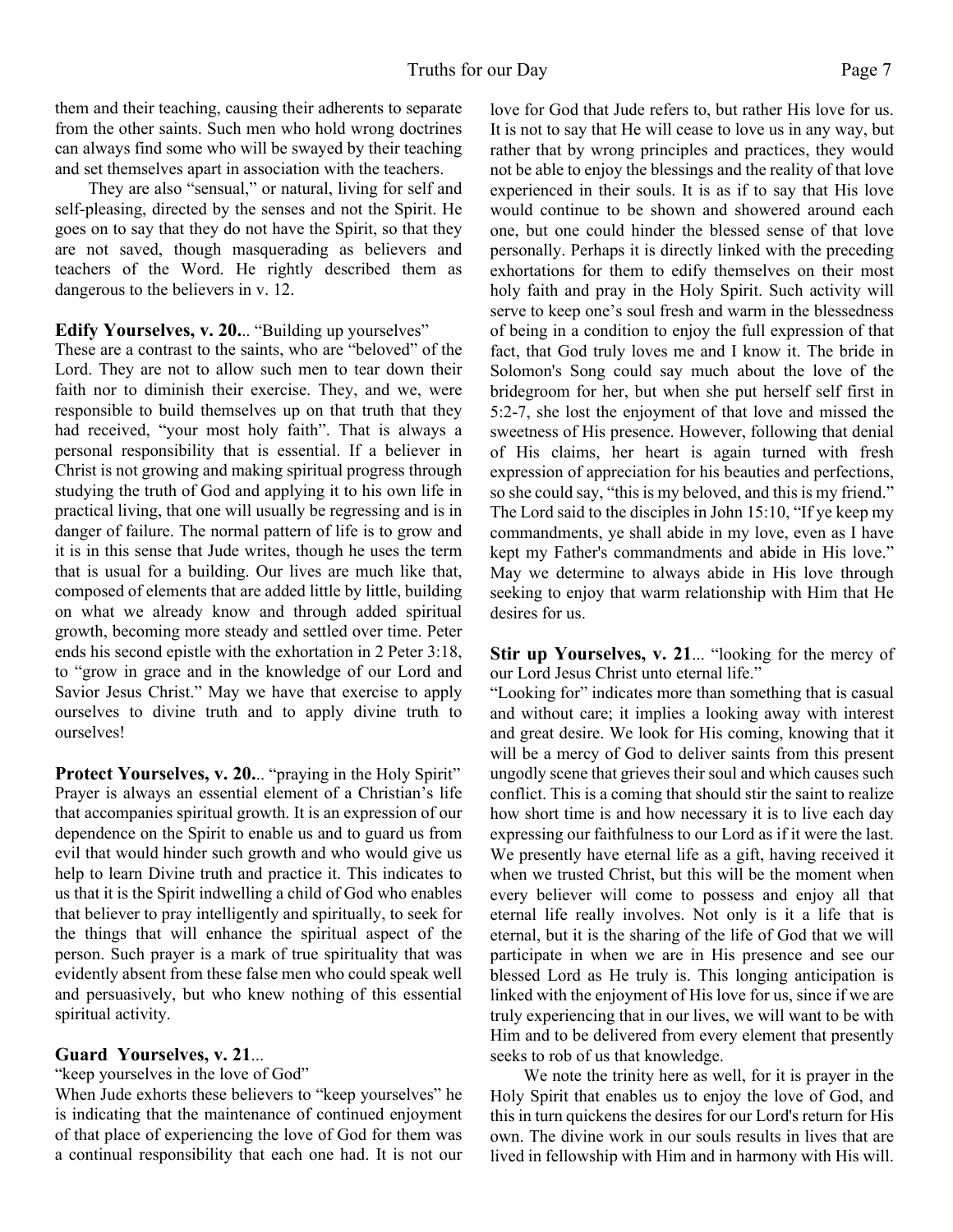#### **Exercise Yourselves, v. 22-23**

"some have compassion, some save.."

Admitted by all who have studied the epistle, these verses seem to be the most difficult to properly interpret. Some see three groups in these verses, while some see only two. The first see those who need to be delivered with compassion, even when they dispute with the teacher ("contend with you,") by presenting scriptural arguments that would recover them. Then there are those who need stronger methods since they have become more immersed in the evil doctrine and have embraced it, at least in part. As a result there is an immediacy in their need for deliverance, since they are in very real danger of having their lives and testimonies ruined. Then the last group would be those even more difficult, who are so involved in the apostate teaching that it may not be possible to see them delivered and any dealings with them must be with extreme caution lest the one seeking to be thus used would be contaminated and ruined as a result. That may be the proper way to see the verses and it is what brother McShane ably upholds in his commentary on Jude ("What the Bible Teaches"). Others see only two groups as we have it in the AV, or that which involves showing mercy on some and seeking to save others. This would indicate the need for intelligent discrimination between those who have become involved in error, not dealing with all in the same way, but using the truth according to their state. In either case, Jude is exhorting his readers not to ignore the sad plight of those who have been contaminated by error, but to be exercised to bring about their deliverance from it if possible.

#### **Comfort Yourselves, v. 24-25**, "unto HIM"

Jude ends his short epistle of warning on a strong note of confidence. He has made a sharp difference between those who he has been warning and those about whom he has warned, and now he says that the believer, seen as distinct from the rest, can rest assured that he is being kept, and will be kept by divine power so as to be ultimately presented in His presence with exceeding joy. He will complete the work begun in us and will do so in a manner through which every believer will be preserved without stumbling, perhaps indicating God's power to preserve them from the ruin of apostate conditions as well as from all else that would cause failure. Then they will be presented "faultless," or without any cause of blame, being seen in all the fulfilled purposes of God's work on their behalf in the value of the person and work of Christ. So there is a present preservation and an ultimate presentation that every child of God will experience, and the result, as always, will be the ascription of praise to "God our Savior," who is worthy of all worship and adoration.

The threatenings of God's Word are designed to discourage men from their wickedness, and to drive them out of all refuges of lies to the Saviour. For the utterly self-condemned sinner there is nothing but encouragement in the whole compass of the Bible.

# **A Royal Cemetery**

*W. Rodgers*

As you have walked through some ancient burial<br>ground, and have looked on the various memorials of ground, and have looked on the various memorials of those whose bodies lie mouldering to dust in it, you have doubtless seen much that was of interest, and, it may be, have been not a little profited as well. Now I want you to walk with me through a cemetery more ancient than any you have thus far visited, in the hope that you will find it both interesting and profitable.

It is the burying place at Jerusalem of the royal house of Judah; and if you inquire, how are we to get to it, I answer, it is quite easy, we have but to open our Bibles at the 2nd book of Chronicles. There we find a series of particulars, which are not elsewhere recorded, as to the place and manner of the burial of the kings, of whose times it is the history; and unlike the records usually inscribed on tombstones, which tell only what is good of the person lying beneath, we shall find that these appraise each man at his actual worth, as estimated by those left behind him.

When a king of Judah died, his subjects appear to have had it in their power to decide where and how his burial should be; and however much they may have flattered him in his lifetime, having now nothing, either to fear, or to hope from him, they seem to have made their real opinion very manifest, in each case. They proved themselves shrewd judges too, and even where they had allowed their king to lead them into wickedness while alive, they showed that they still knew the difference between good and evil, when it came to be a question of his funeral.

Thus it may be also with ourselves. We may have been flattered and fawned upon, until we have been brought to hold much too high an opinion, both of our spirituality, and of our ability; but behind all this flattery, we have been scrutinized carefully, and it would perhaps surprise some of us very much, were we to see ourselves as others see us, and to learn how well our measure has been taken.

But let us go along to the cemetery, and see what is to be found there. Like every other place of the kind, there are in it some positions more honorable than others; and here in the very best of them, we find a well known name. It is the tomb of Hezekiah, concerning which the record is, "They buried him in THE CHIEFEST of the sepulchres of the sons of David, and all did him honor at his death," 2 Chronicles 32: 33. Well they might do so, for since the *days*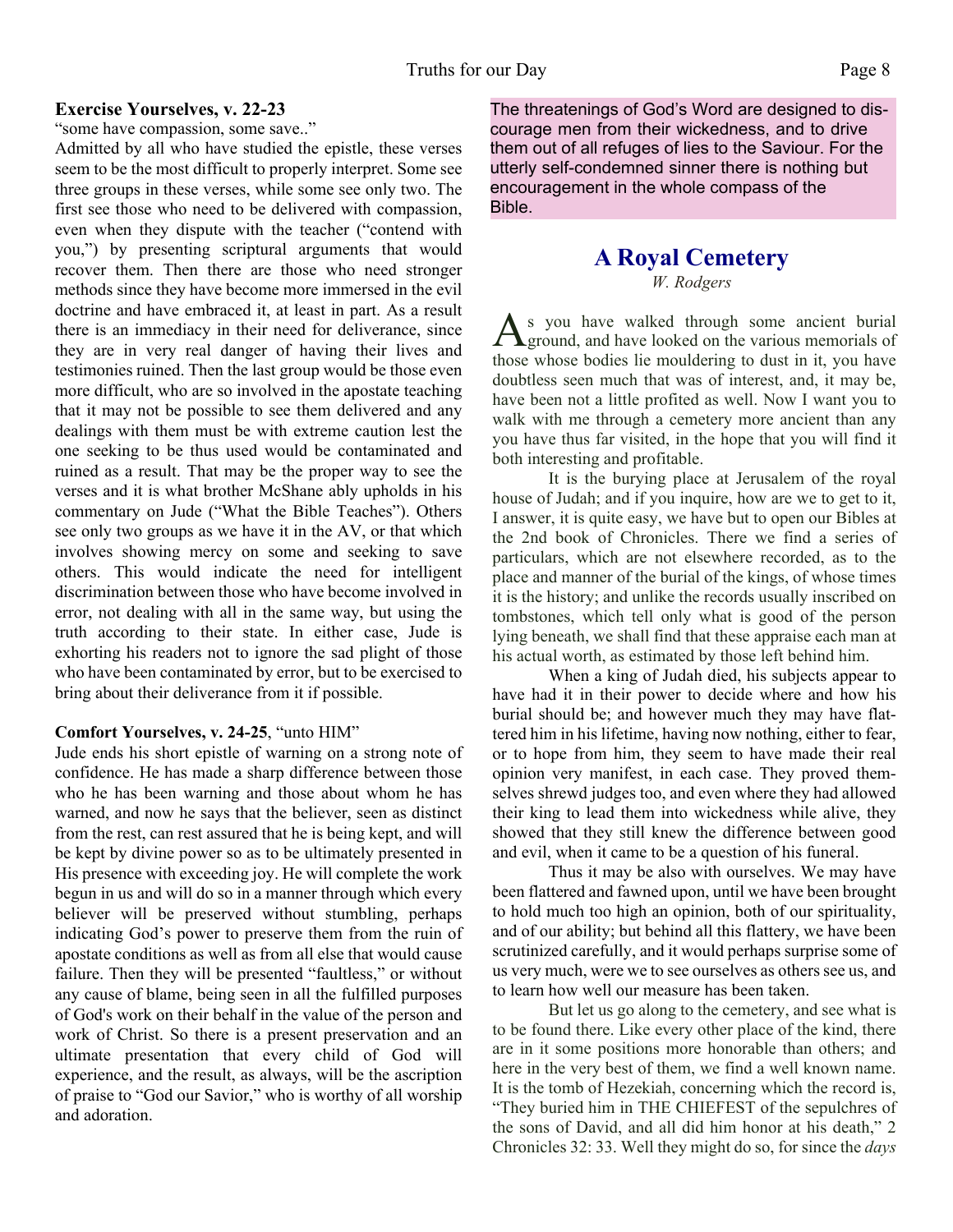of David himself, there had been no king like him, 2 Kings 18:5. There had been good men of course, but none of whom it could be said, as it was of him, "In every work that he began, in the service of the house of God, and in the law, and in the commandments, to seek his God, he did it with all his heart and prospered," 2 Chronicles 31:21. There had been those who sought to put down idolatry; yet the brasen serpent, which had been turned into an idol, was let alone until he destroyed it; and the high places where unauthorized worship of the Lord was carried on, (as distinct from those devoted to false gods), were not interfered with, until he put an end to them, 2 Chronicles 32:12.

Moving onward we notice another sepulchre, which is evidently that of someone held in high esteem. To our surprise we find when we draw near, that although in the royal cemetery, it is not the tomb of a king at all, but of the high priest Jehoiada. This man, while not himself a king, might, like a certain famous earl in English history, have been called a "kingmaker"; for to him king Joash owed his crown, and through his instrumentality God was pleased to preserve the line of the house of David, in a time of peril. Of him we read, "They buried him in the city of David, AMONG THE KINGS, because he had done good in Israel, both toward God, and toward His house," 2 Chronicles 24:16.

Passing by other honored tombs, such as that of Josiah, who, as we may see, lost his life prematurely, by meddling with strife that did not concern him, 2 Chronicles 35:21-25; and that of Asa, who seems to have outlived his usefulness, 2 Chronicles 16:13,14 with 1 Kings 15:23; we arrive at the boundary of the royal cemetery proper, though beyond it there lies an extension of the field in which it is situated. Away by itself in this portion, we see the sepulchre of Uzziah, the leper king, as lonely in his burial as he was during the last seven years of his life. His story is that of a good man, who allowed his testimony to be ruined beyond recovery, in a moment of pride. Concerning him it is said, "He was marvellously helped till he was strong; but when he was strong, his heart was lifted up, to his destruction." And when he died we read, "They buried him IN THE FIELD of the burial of the kings, for they said, He is a leper." 2 Chronicles 26:15,16,23.

Still further away from the resting places of Judah's great ones, we come upon quite a group of tombs, those of the men concerning whom it is written, "They buried him in the city of David, but not in the sepulchres of the kings." Among them we find Joash, who got on well, so long as he allowed himself to be led by the good priest Jehoiada; but who showed himself in his true colors, as soon as the prop was removed, and evil associates got his ear, 2 Chronicles 24:25. Here too lies Ahaz, the man who sought to improve on the order of God's worship, 2 Chronicles 28:27 with 2 Kings 16:10-17. And here is the neglected tomb of Jehoram, of whom it is written, "The people made no burning for him,

like the burning of his fathers, and he departed WITHOUT BEING DESIRED," 2 Chronicles 21:19, 20. When he first ascended the throne, it might perhaps have been said of him, as it was of Saul, "On whom is all the DESIRE of Israel, is it not on thee," 1 Samuel 9:20; but if so, he speedily manifested himself as a troubler of the nation, until at his end, his people were glad to be rid of him.

Before bringing our walk to a close, I would like to take you to the grave of yet another king, but you will have some distance to travel to get there, for not only must we leave the royal cemetery, and its environs, but we must go outside the walls of Jerusalem itself. Moreover, you will have difficulty in discovering the exact spot, for there is no memorial stone, and the nearest indication I can give you, is that it lies in the place where the citizens bury their dead asses. It is the grave of Jehoiakim, and the record is to be found this time, not in 2 Chronicles, but in Jeremiah 22:18, 19, where we read, "They shall not lament for him, saying, 'Ah my brother; he shall be buried with THE BURIAL OF AN ASS, drawn and cast forth, beyond the gates of Jerusalem." This was the end of a man, who trampled upon everyone's rights (vs. 13-17), in order to gratify his own selfish whims. Small wonder that there was no one to say, "Ah, my brother," when he died.

Now, brethren, these things have been "written for our admonition," and it rests with ourselves to learn the lessons which they teach. If the Lord were to remove us, would it be in our case, as in that of Stephen, over whom "devout men made great lamentation," Acts 8:2; or as in that of Dorcas, in which "all the widows stood by, weeping, and showing," Acts. 9:39. Or would it, on the other hand, be with us as with Jehoram, that our departure would be "without being desired." We know that our record is being, day by day, set down, and that not by our fellowmen merely, but by God Himself. And ahead of us there lies, not alone the rough and ready justice, which those who knew us may mete out to us on the day of our funeral, but the judgment seat of Christ, where we shall all be made manifest as we really were, and where the Lord will honor us, according as we honored Him here.

# **This is not Your Rest**

E vents of our time remind us of the solemn message God<br>Sent to Israel: "Arise ye, and depart<sub>;</sub> for this is not your vents of our time remind us of the solemn message God rest: because it is polluted, it shall destroy you, even with a sore destruction" (Micah 2:10). It is true that the words are not an exhortation to God's children to depart out of an ungodly world, but rather the announcement of His immutable purpose to cast them out of the land they had polluted by their iniquities, even as they had cast out others from their homes and possessions. Yet by way of application the language may be addressed to all Christians,